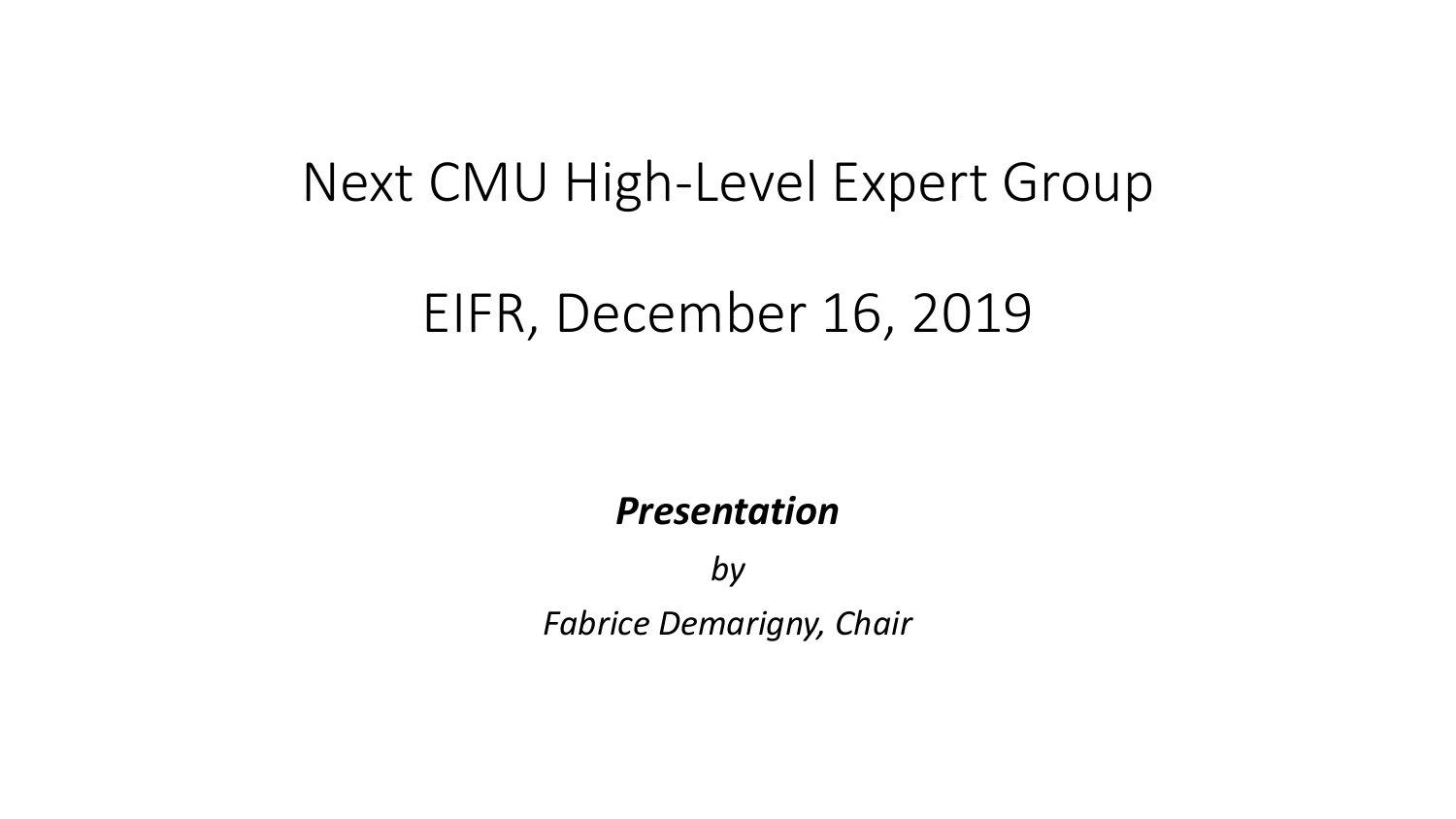- An independent « fresh eye » strategic thinking 5 years after the launching of the CMU
- Relevance of the first phase of the CMU (Complement to the Banking Union, Private Risk Sharing)
- New Context / Long running trends / Sens of urgency:
	- Citizens' needs
	- Sustainability
	- Digitalisation
	- Trade tensions
	- Brexit
	- Risk of economic slow down
- Shift of priorities recommendation
- Unanimous suggested way forward: 2 major Objectives / 4 Absolute Priorities / 20 Transformational Recommendations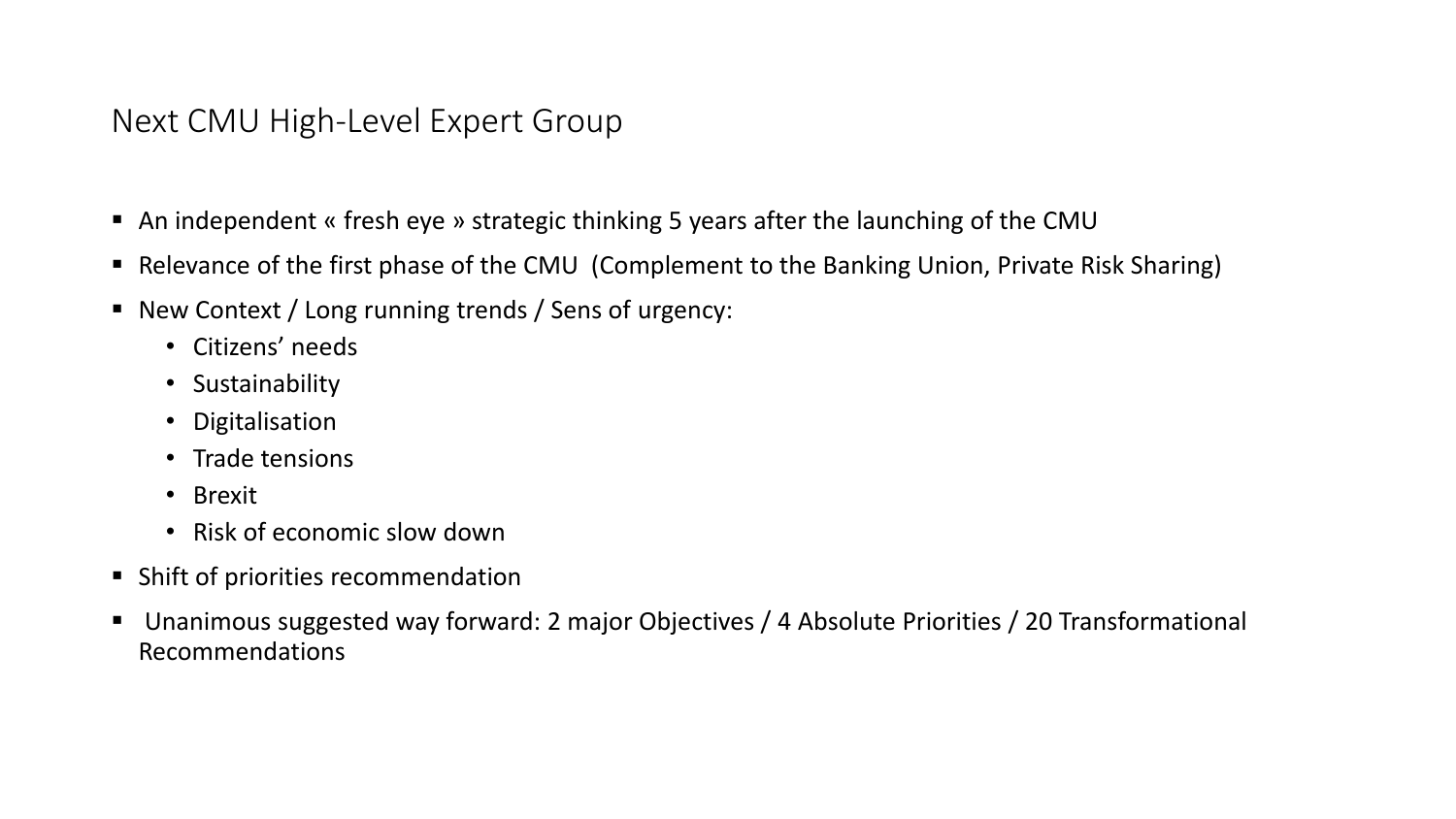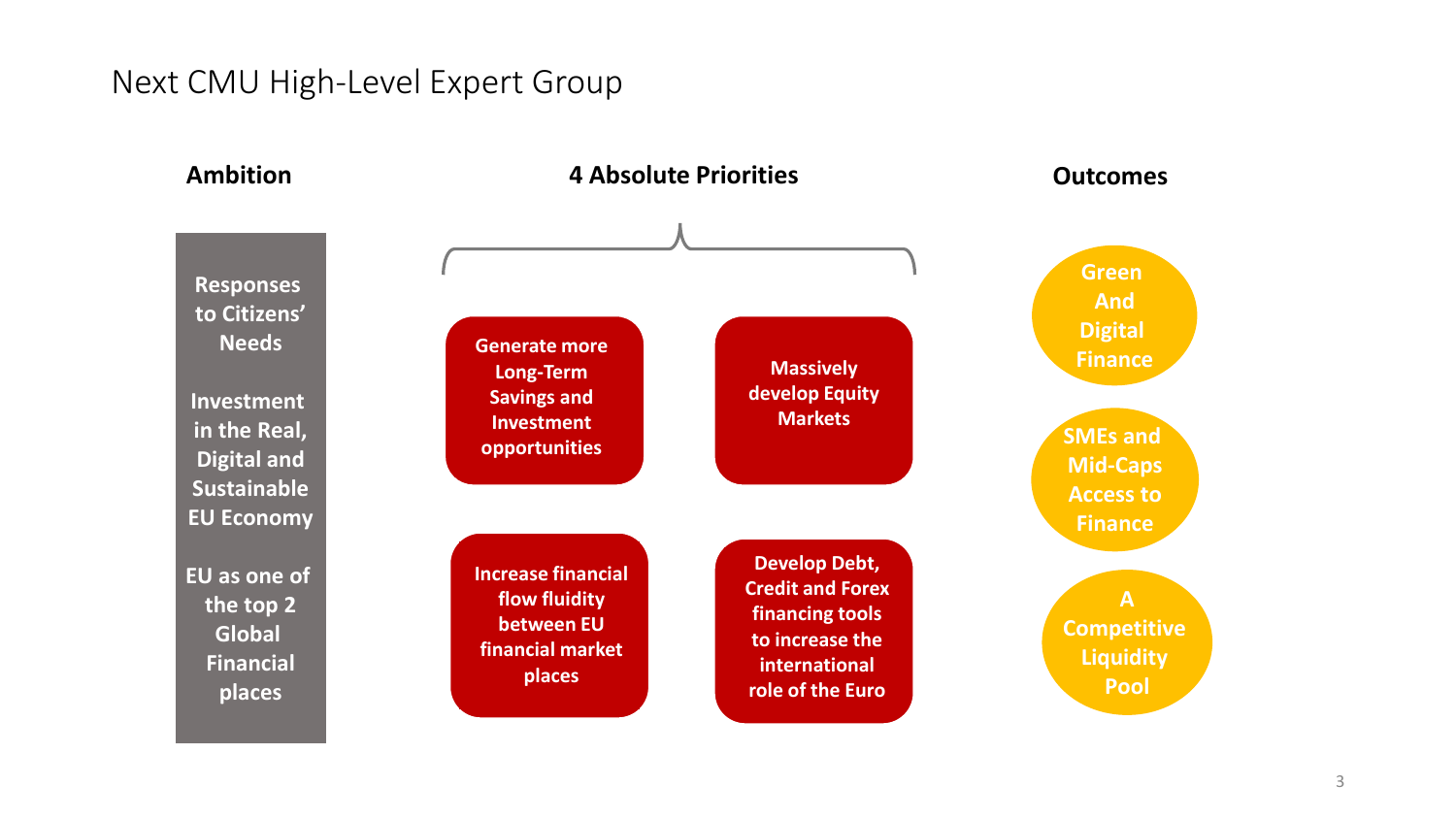Transformational recommendations to EU, Member States, supervisors and industry contributions to shape the second phase of the CMU:

- Setting an **ambition**, a strategic guidance, key **priorities** and **deadlines**
- More **Retail** opportunities to create **Long-Term available Capital** (multi-pillar pension, work-place savings, tax incentives and efficiency, turn savers into investors, fair advice and access, financial literacy)
- More dynamic, deep and liquid **Equity Markets** to finance **SMEs** and an innovative **Digital Economy** (critical mass late-stage private equity, more flexible definition of SMEs / MidCaps and investors (HNW), access to efficient information (proportionate prospectus, European Electronic Acess Point (EEAP), consolidated tape of equity posttrade data), institutional investors equity holding (Solvency 2, IFRS 9), insolvency
- More fluidity and less fragmentation to create a **single pool of liquidity** (cross border mergers, supervisory convergence related to market integration, EU wide Digital Finance Action Plan)
- Increase use of the **Euro in the Global Markets** (Europlatforms, Securitisation)
- Build on the leading role of the EU in **Green Finance** (measurable and comparable sustainable investments: taxonomy, non-financial reporting standards, common reporting standards for Sovereign Green Bonds widely used (2021))
- More **progress monitoring** based on specific KPIs / expected outcomes by an ad-hoc structure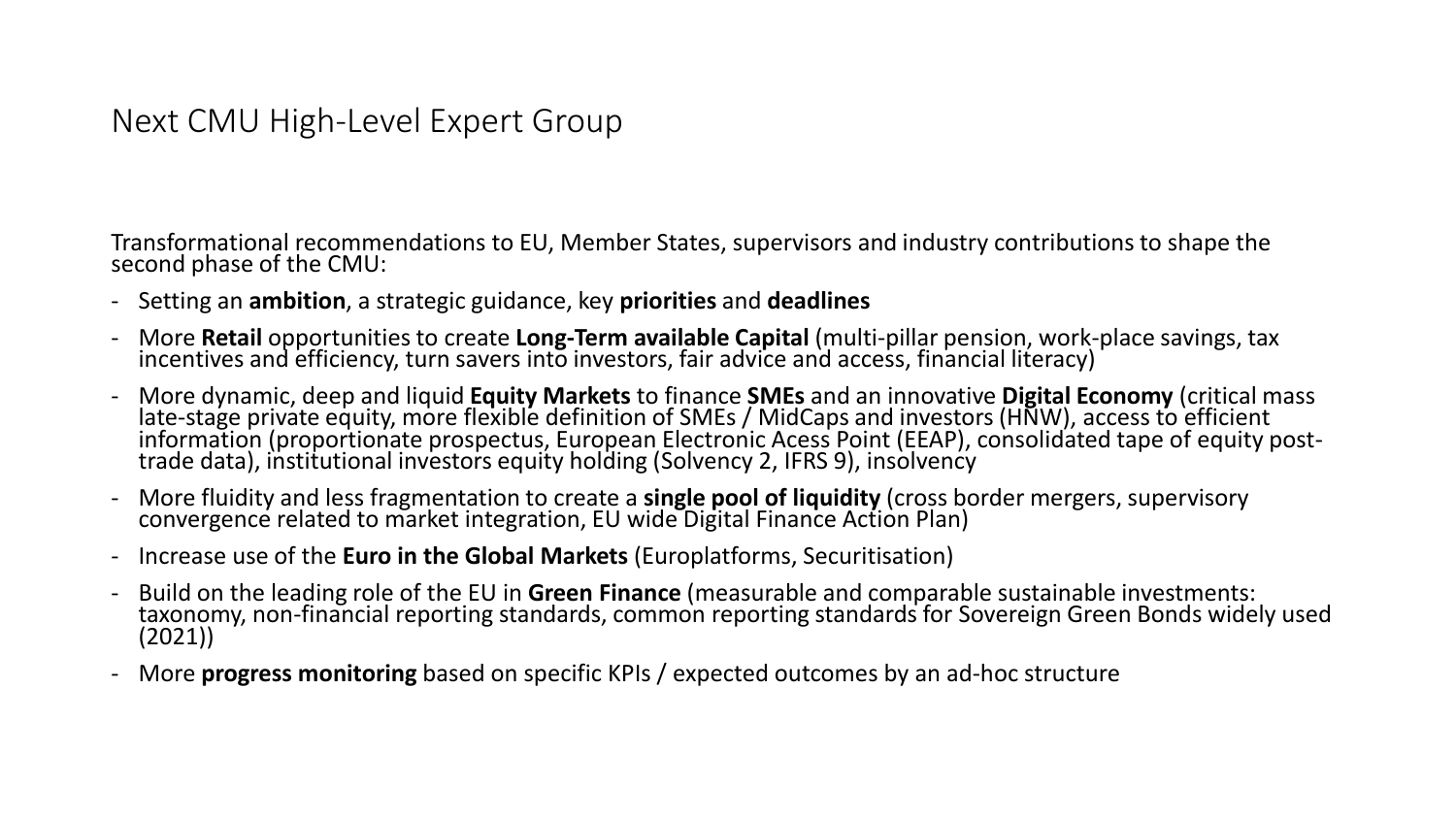Next Steps:

- Council Conclusions adopted by the ECOFIN on December 5, 2019
- DG FISMA High-Level Forum (December 2019 to May 2020)
- European Parliament Resolution ?